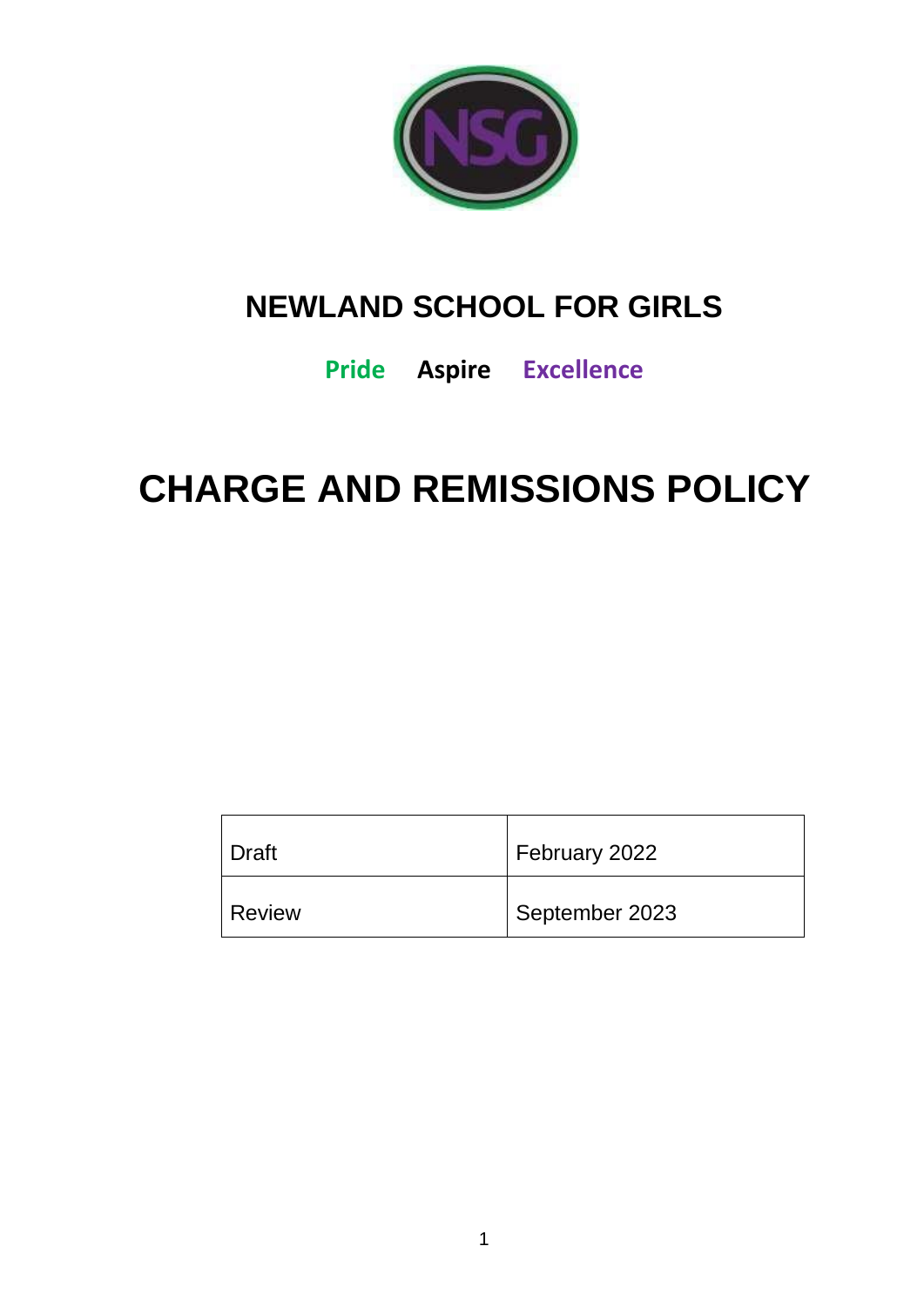#### **Purpose of the Policy**

The purposes of this policy are :

- (i) to clarify when charges can and cannot be made.
- (ii) to explain possible procedures if insufficient voluntary contributions are made

#### **Aims of the Policy**

To provide as many enhancements to the curriculum as the school is able, through: School visits enhance the formal curriculum by:

- (i) providing dramatic, cultural, aesthetic, linguistic, sporting etc. experiences which are not possible in school.
- (ii) allowing pupils to gain an insight into industrial and commercial practices and to the way of life in other countries and cultures.
- (iii) Charges for visits which form part of the school curriculum cannot be made compulsory but voluntary contributions can be requested. (Education Reform Act 1988)

Music Tuition enhances the formal curriculum by:

- (i) giving pupils the opportunity to play a musical instrument or have professional singing lessons
- (ii) giving pupils the opportunity to take part in choirs / orchestras not only in this school but also within the Hull local authority.

#### Sale of goods

- (i) allows pupils to take made work home
- (ii) allows pupils to purchase suitable revision guides for examination work
- (iii) gives pupils the opportunity to purchase subject specific goods (e.g. calculators, art equipment)

#### **Visits**

When letters proposing a visit are written, the expected cost of the visit per pupil must be indicated. If the visit is for education provided during school hours or if it is for education outside school hours and it is part of the National Curriculum the school must not charge. Voluntary contributions will still be requested, however, and this will be made clear in the letter to parents. The letter will also include a paragraph which also makes it clear that the visit is likely to be cancelled if there are insufficient contributions. If the visit is not a statutory requirement and is happening outside of school hours then the full cost can be levied. If a pupil is in receipt of Pupil Premium this could be used to support the visit if the school considers this appropriate although a voluntary contribution will still be requested.

#### **Music Tuition**

After consultation between the Progress Leader Music and the Music Support Service, an agreement is reached on the number of hours of peripatetic music the school wishes to purchase during the coming academic year. Based on previous year's parental contributions, the Business Manager prepares calculations to present to the CFO recommending fees to apply. If the pupil is entitled to Pupil Premium this can be used to offset these charges. These charges have not been increased .